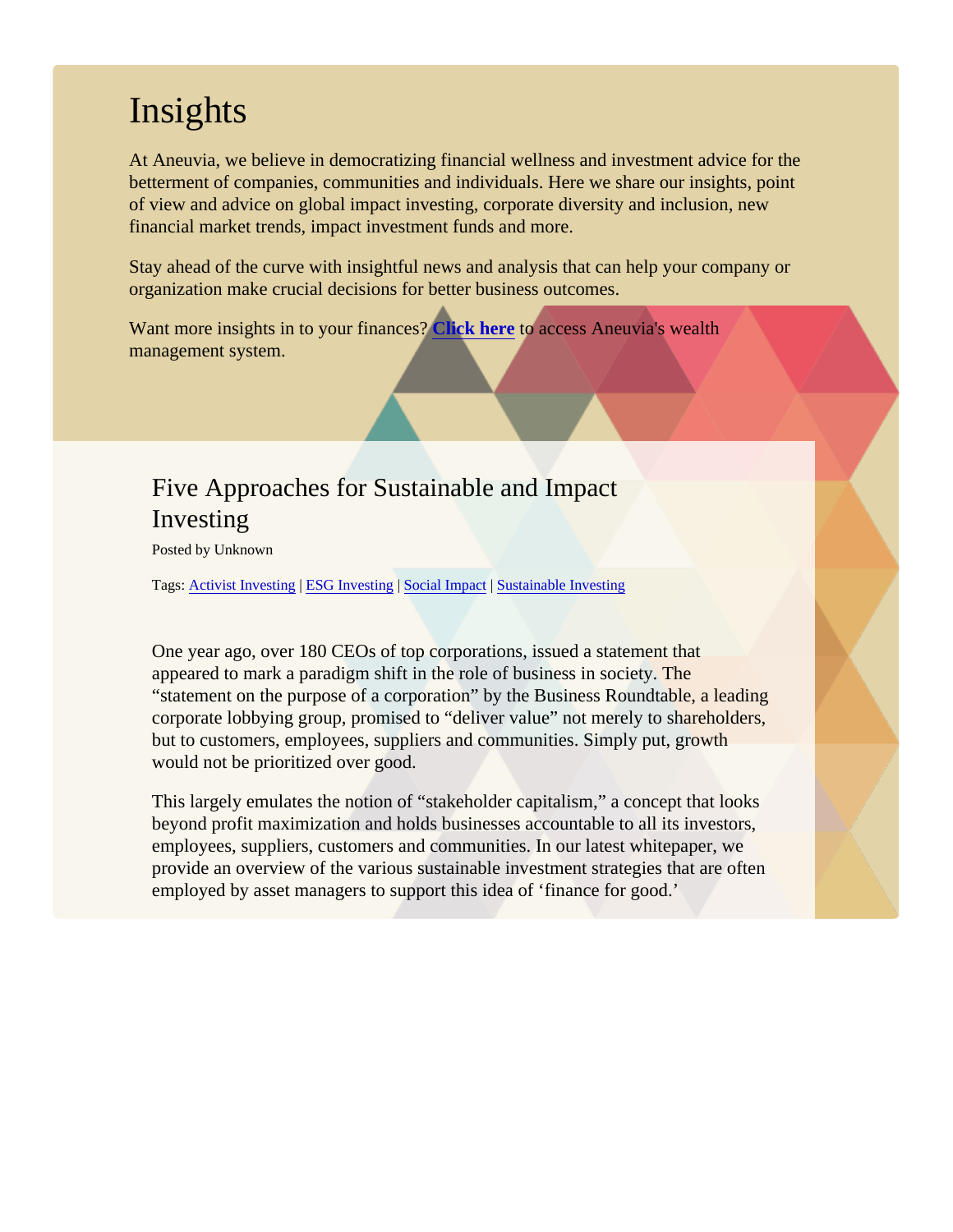| SPECTRUM OF CAPITAL                                                                          |                                                                                                                                                                 |                                                                                                                   |                                                                                                      |                                                                                                        |                                                                                                                        |  |
|----------------------------------------------------------------------------------------------|-----------------------------------------------------------------------------------------------------------------------------------------------------------------|-------------------------------------------------------------------------------------------------------------------|------------------------------------------------------------------------------------------------------|--------------------------------------------------------------------------------------------------------|------------------------------------------------------------------------------------------------------------------------|--|
| Traditional<br>investing                                                                     | Exclusion                                                                                                                                                       | ESG / Responsible<br>investing                                                                                    | Finance-first<br><b>Impact investing</b>                                                             | Impact-first<br>Impact investing                                                                       | Philanthropy                                                                                                           |  |
| Finance-only<br>No consideration<br>of environmental<br>or social impact of<br>an investment | Negative<br>screening of<br>companies<br>involved in<br>harmful activities<br>such as fossil<br>fuels, gambling,<br>weapons, adult<br>entertainment.<br>tobacco | Applying ESG<br>factors in<br>investment<br>analysis to identify<br>material risks and<br>growth<br>opportunities | Address societal<br>challenges that<br>generate<br>competitive<br>financial returns<br>for investors | Address societal<br>challenges that<br>require a below-<br>market financial<br>return for<br>investors | Impact-only<br>Focus on social or<br>environmental<br>impact without<br>general a financial<br>return for<br>investors |  |
| Note: The figure is a simplified version of Bridges Fund Management's spectrum of capita     |                                                                                                                                                                 |                                                                                                                   |                                                                                                      |                                                                                                        |                                                                                                                        |  |

#### **Exclusion**

Also known as negative screening, exclusion remains a popular investor choice. This refers to the exclusion of companies and certain sectors based on ethical, social, environment or religious factors. Most commonly, exclusionary strategies avoid investments in companies that are fully or partially involved in gambling, alcohol, child labor, human rights violations, tobacco and other related factors. Over 20% of globally invested assets exclude companies involved in controversial activities, according to the Global Sustainable Investment Review.

#### **ESG investing**

ESG investing is tethered to the philosophy of 'sustainable investing.' It involves researching and factoring in environmental, social, and governance issues, in addition to the usual financials, when evaluating potential stocks. Companies that build sustainable businesses that improve their communities and the environment are in high demand.

#### **Finance-first impact investing**

Finance-first impact investing is when investors search for investment vehicles that offer competitive returns while yielding some form of social and environmental good. There is also limited-to-no focus on ESG factors within the

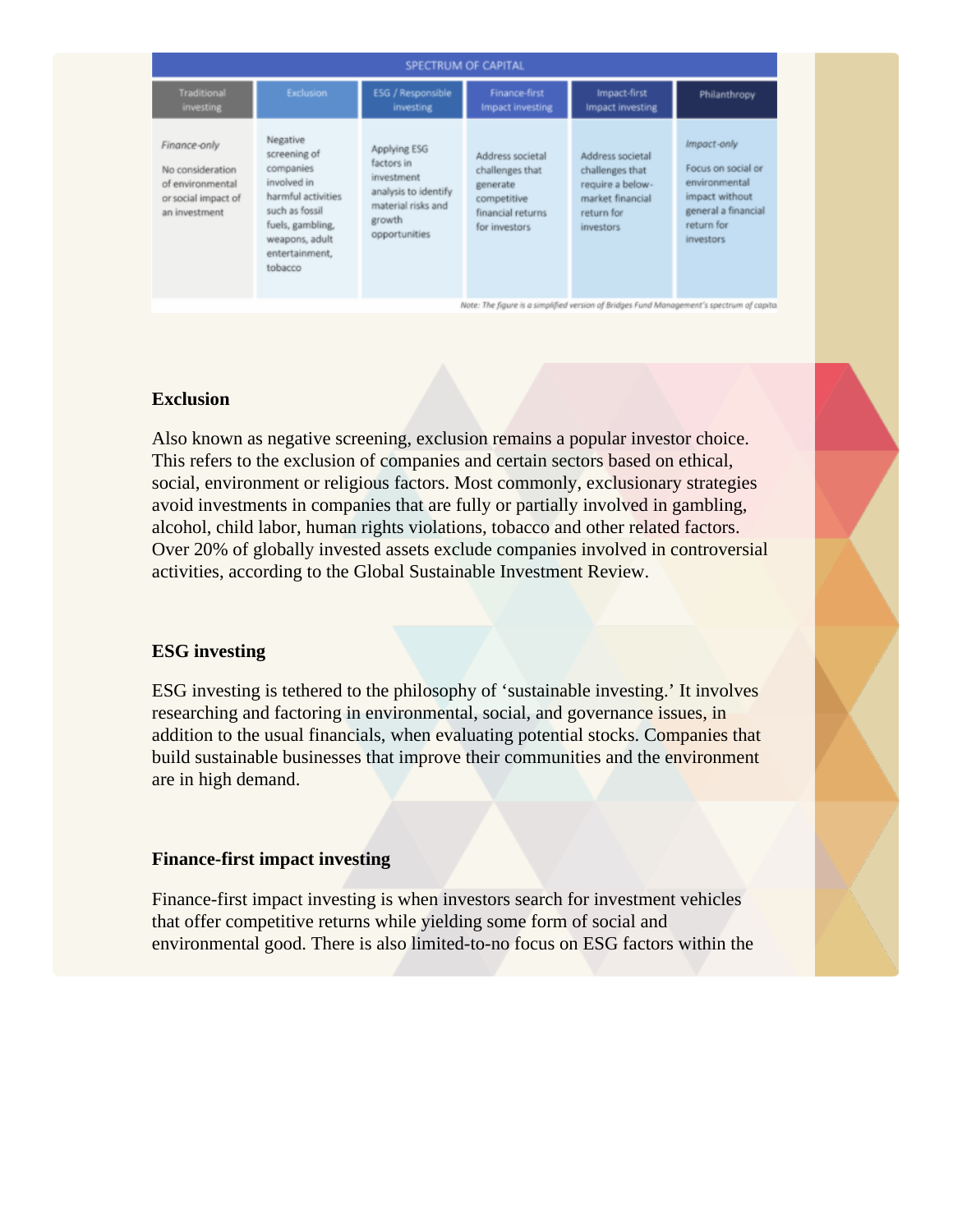#### Impact-first impact investing

Impact investing is the notion that profit and purpose don't need to be at odds. Instead, it refers to an investment strategy that not only generates financial return but also creates a positive impact. The cornerstones of impact investing is lendin to social or environmental causes, and underserved communities -- whether geographic or socioeconomic.

#### Philanthropy

Philanthropic investing is impact-only. The focus is on areas where social or environmental needs require 100% financial trade-off. This is also known as charitable giving.

Several companies are looking beyond financial outcomes when it comes to investment decision making. With COVID-19 presenting the world with unprecedented challenges in modern times, we at Aneuvia believe sustainable a impact investing will continue to be a priority as the world's markets begin to recover from the impact.

View our [latest whitepape](https://share.hsforms.com/17y8vS-yJRT6DEwc8YhLWSw3zjaq) for more on sustainable and impact investing.

This article[: Five Approaches for Sustainable and Impact Inve](/Blogpost/ukve/Five-Approaches-for-Sustainable-and-Impact-Investing)stinationpeared on<http://aneuvia.com>.



## Environmental, Social and Governance (ESG)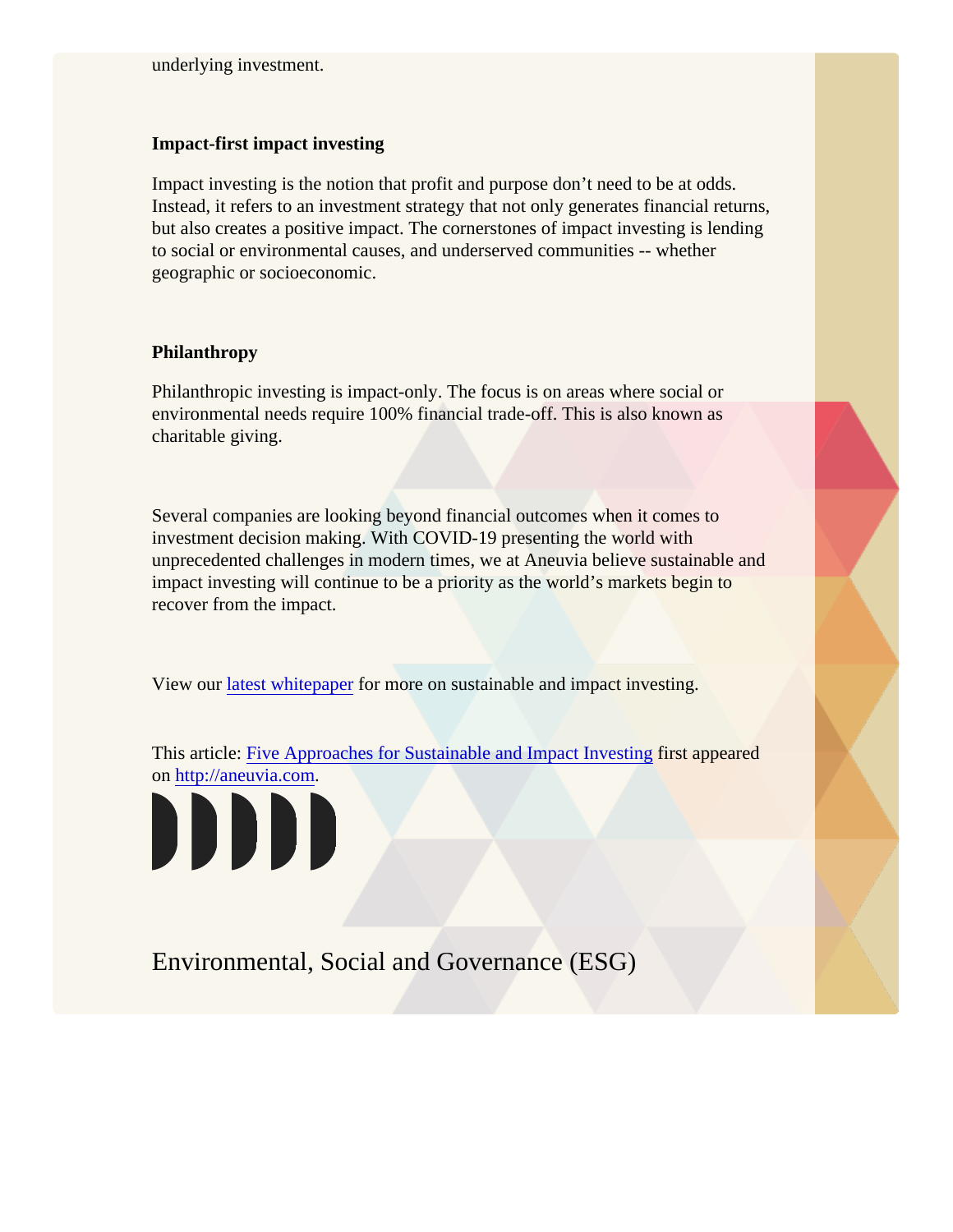## Investing 101 - Summer 2020 Whitepaper

Posted by Unknown

Tags: Activist Investing| Aneuvia WhitepaperbESG Investing Social Impact Sustainable Investing